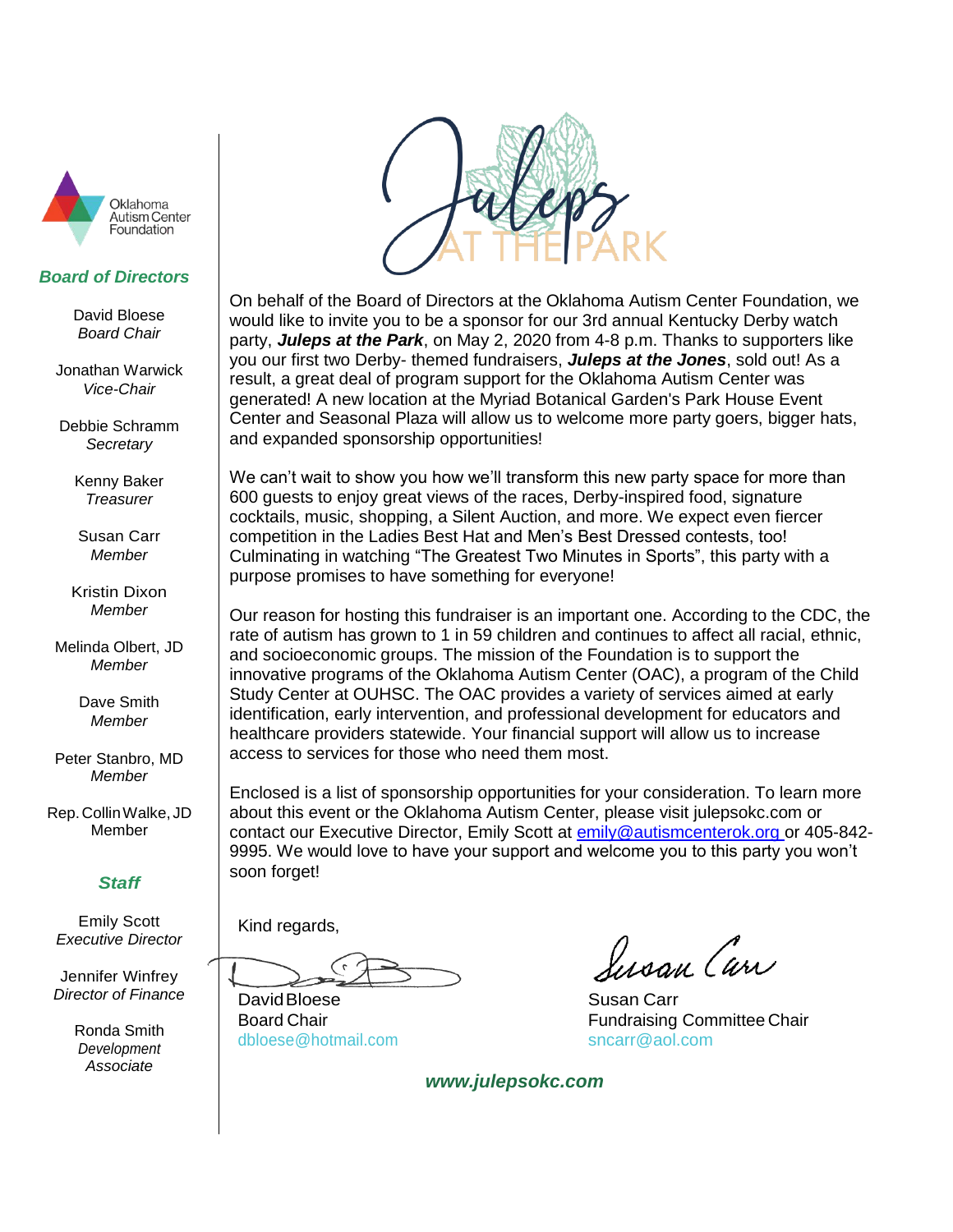

# **Sponsorship Levels**

### **Presenting Sponsor (1) (Thank you, Bob Moore Subaru!) \$10,000**

- Designated outdoor cabana for 16 quests
- Private TV
- Sixteen signature cocktail tickets
- 4 bottles of sparkling wine or champagne
- VIP Buffet
- Logo on marketing materials, event signage, website, videos, and social media
- Complimentary valet parking for you & your guests

### **Secretariat Circle Sponsor (4) \$5,000**

- Designated outdoor cabana for 10 guests
- Private TV
- Ten signature cocktail tickets
- 2 bottles of sparkling wine or champagne
- VIP Buffet
- Logo on marketing materials, event signage, website, videos, and social media
- Complimentary valet parking for you & your guests

### **CaliforniaChrome (6) \$3,500**

- Designated outdoor cabana for 8 guests
- Eight signature cocktail tickets
- 1 bottle of sparkling wine or champagne
- VIP Buffet
- Logo on marketing materials, event signage, website, videos, and social media
- Complimentary valet parking for you & your guests

### **Winner'sCircleSponsor (5 of 6 left) \$2,500**

- Bar table inside Park House for 6
- View of mounted TV's
- Six signature cocktail tickets
- 1 bottle of sparkling wine or champagne
- VIP Buffet
- Logo on marketing materials, event signage, website, videos, and social media
- Complimentary valet parking for you & your guests

### *www.julepsokc.com*